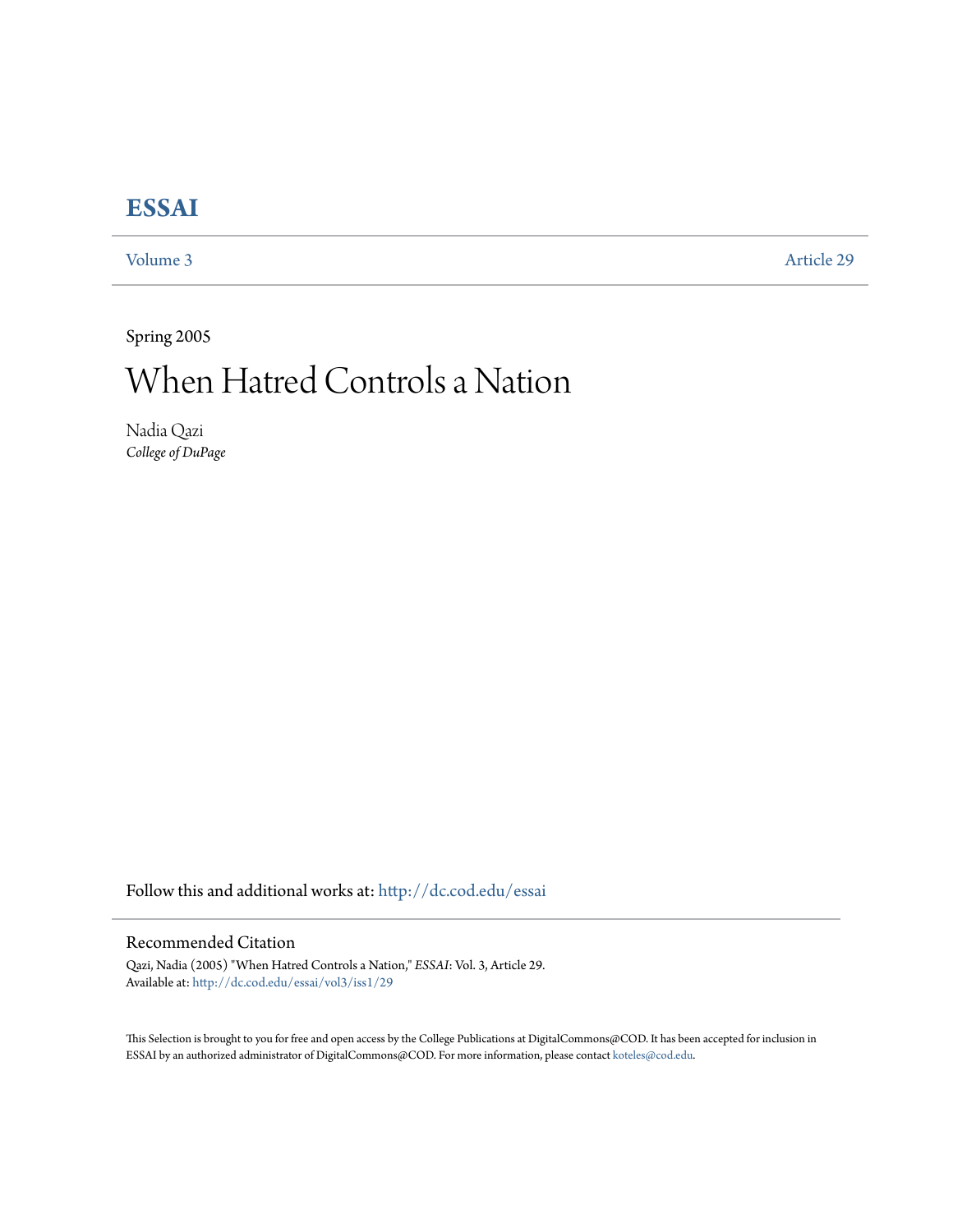When Hatred Controls a Nation

by Nadia Qazi

(English 103)

The Assignment: Write an appropriately documented argument essay, 4-6 pages long, which makes use of at least four scholarly sources.

*Song of Those Who Died in Vain*

*Sit down and bargain All you like, grizzled old foxes. We'll wall you up in a splendid palace With food, wine, good beds and a good fire Provided that you discuss, negotiate For our and your children's lives. May all the wisdom of the universe Converge to bless your minds And guide you in the maze. But outside in the cold we will be waiting for you, The army of those who died in vain, We of Marne, of Montecassino, Treblinka, Dresden and Hiroshima. And with us will be The leprous and the people with trachoma, The Disappeared Ones of Buenos Aires, Dead Cambodians and dying Ethiopians, The Prague negotiators, The bled-dry of Calcutta, The innocents slaughtered in Bologna. Heaven help you if you come out disagreeing: You'll be clutched tight in our embrace. We are invincible because we are the conquered, Invulnerable because already dead; We laugh at your missiles. Sit down and bargain Until your tongues are dry. If the havoc and shame continue We'll drown you in our putrefaction.*

*-Primo Levi, 14 January 1985*

1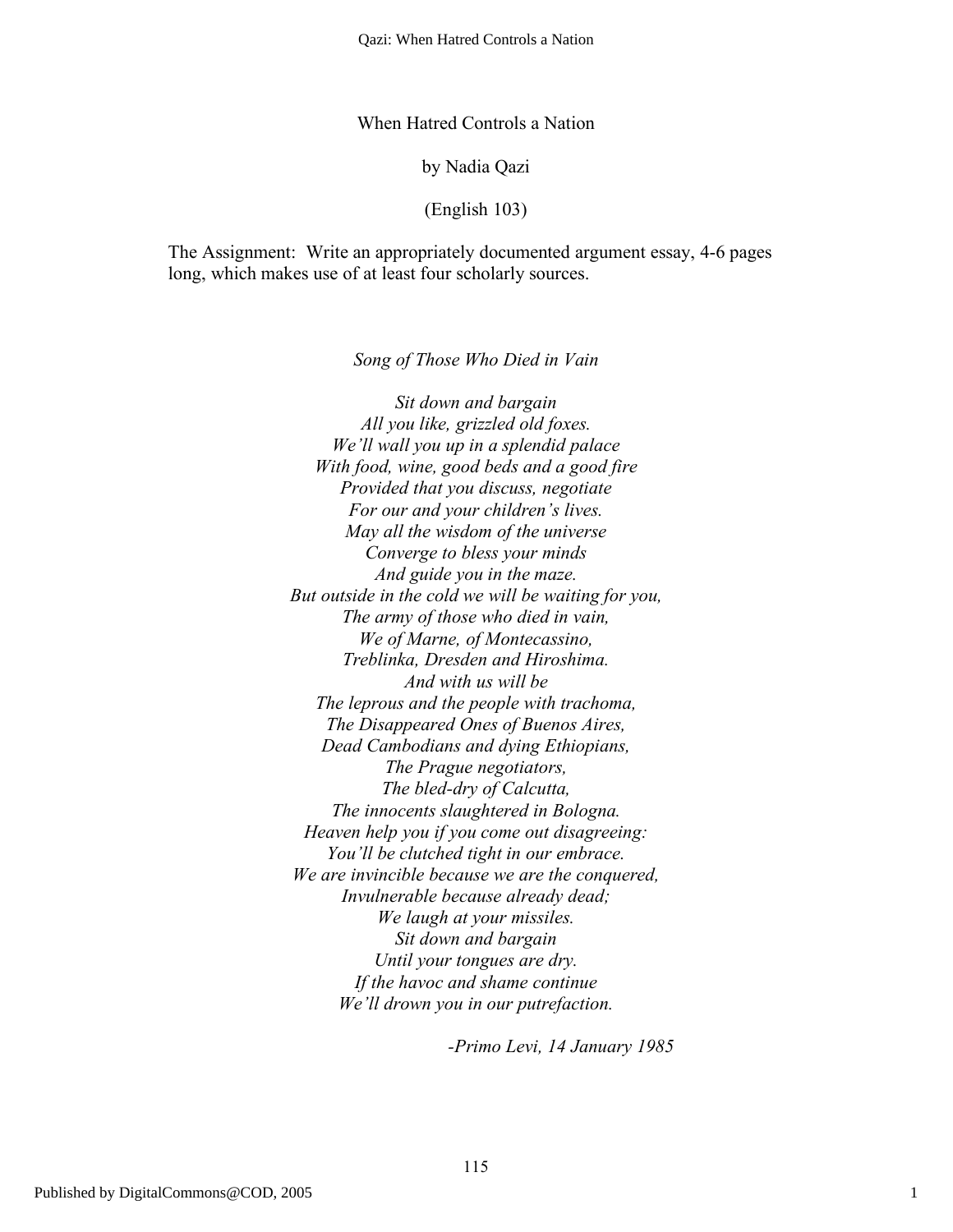n Saturday, February 12, 1993, the Markale Market in Sarajevo was jammed with weekend shoppers. Silently and without warning, a 120 mm mortar shell sailed into the crowd, hitting a table in the open-air market. It exploded with a ferocious blast, tearing heads and limbs from bodies and scattering arcs of blood for yards around. Some corpses were so dismembered that they couldn't be identified as men or women. The marketplace shook with the shrieks of the injured and the sirens of police cars and ambulances. As the hours passed, the harsh, grating sound of bodies being dragged across the broken glass could be heard by the world as it watched in grim horror at this latest atrocity of the Serbians. On that fateful day, 66 innocent civilians died in the attack, while more than 200 were wounded. The market massacre was the goriest spectacle in 22 months of fighting in Bosnia, but it was not the only violent act in the genocide launched by the Serbians. The former Yugoslavia has been devastated by the barbaric practices of mass rape, murder, torture, and forced detention. Despite the horrors of "ethnic cleansing," the United States displayed shameful passivity and indifference to the bloodletting in Bosnia. O

Unfortunately, Bosnia is not the only example of genocide. Perhaps the most famous is the Holocaust, but there were others-Cambodia, Mayan, and Rwanda are some examples. The most disheartening thing about genocide is that it can be stopped, but few people choose to stop it. Once we learn to recognize the warning signs of genocide, we can launch campaigns aimed towards removing hatred between groups. Individuals in a society must be acquainted with the preconditions of genocide in order to stop it before it occurs. The dehumanization of a group of individuals, the launching of false propaganda, the presence of mob mentality, growing resentment and hatred against a group, feelings of revenge, the idea of a threat, and feelings of impunity are all warning signs and precipitating causes of genocide. This can best be countered and prevented with the establishment of justice, human rights, and peaceful resolutions of conflicts. A spirit of reconciliation, harmony, compassion and benevolence also goes a long way in settling disputes and grievances. After all, as Gandhi once said, "An eye for an eye leaves the whole world blind."

"There are no devils left in Hell. They are all in Rwanda." Thus said a Roman Catholic Missionary as quoted in *Time* in its May, 1994, issue. Hatred, cold calculated merciless hatred, led to the monumental and murderous rampage that was Rwanda in 1994-1995. This genocide was the bloodiest in the recorded history of Africa and was more ruthlessly efficient than the gas chambers in Nazi Germany. Up to a million people were butchered in the first month of mayhem and bloodletting. Many were murdered eyeball to eyeball by "friends and neighbors" simply because of tribal distinction marked upon their identity cards. The toll of the massacre of Muslims in Bosnia was more than two hundred thousand, but it was over a four year period. The genocide of six million European Jews occurred over many years in the 1930s and 40s. However, the daily kill rate in Rwanda was five times that of the Nazi death camps and "averaged well more than eleven thousand five hundred, with surges of daily murder rates as high as forty-five thousand" (Peterson 253). This was the tragic culmination of years of planning, organization, and plotting. The Hutus were "programmed to kill" (252).

The hatred between the Hutu and Tutsi dated back to at least the  $19<sup>th</sup>$  century, even though both tribes spoke the same language and had the same religion and had lived peacefully together for centuries. The Hutus were farmers while the Tutsi raised livestock. "Tutsi" came to mean rich, while Hutu, or "servant," meant someone with less than ten cows. Interestingly, the Hutus could become Tutsis in a special ceremony if they became wealthy enough. Similarly, the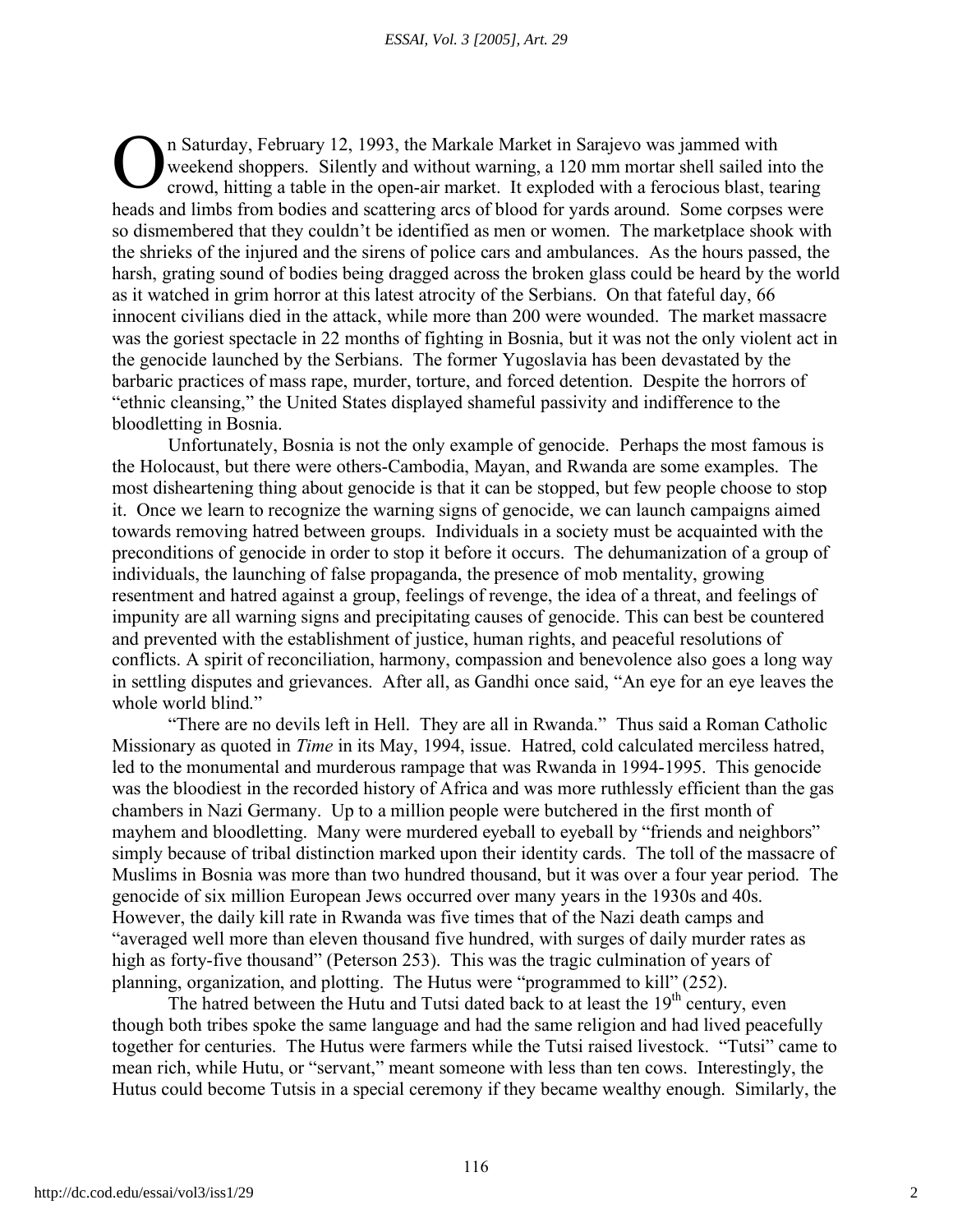Tutsis can fall into a Hutu lifestyle. The Germans and then, the Belgian colonialists and missionaries reinforced and exploited this division between the two tribes and called the Tutsis inherently superior and "ordained to lead by God" (Peterson 258). In his landmark work entitled, Me Against My Brother, Scott Peterson writes of an old traveler's book written in 1910 by Duke Adolphus Frederick of Mecklenberg during a tour of Imperial Germany's African colonies. He said,

> The Watutsi are a tall, well-made people with an almost ideal physique… [Hutus are the] primitive inhabitants. They are a medium-sized type of people, whose ungainly figures betoken hard toil, and who patiently bow themselves in abject bondage to the later arrived yet ruling race, the Watutsi. (258)

In another account, other observers described how the missionaries saw the Tutsis as "Hamitic Semites" or "African Jews." The Hutus were described by a Belgian doctor as having a "brachycephalous skull" and as being "childish in nature, both timid and lazy, and as often as not, extremely dirty. They form the serf class" (259).

The Tutsis were systematically favored by the Belgians, and the Hutus were largely denied education and political power. The Hutu opposition and resentment finally resulted in the Revolution of 1959 which caused the slaughter and expulsion of the minority Tutsi tribe. In a series of armed incursions, episodic bloodshed, mass migrations, and political upheavals, the majority Hutus were ultimately convincingly brainwashed into believing that their existence depended upon an exclusive Hutu rule. The Hutu extremists prepared for a "final solution" in exterminating the Tutsi "problem" forever. The Tutsis were to be annihilated.

How did all of this resentment and hatred against the Tutsi people culminate as it did into this horrific tragedy? The answer to that is something that is called the "gathering storm" effect. In the early 1990s, Rwanda was known as the "Switzerland of Africa." It was "a welcome sanctuary, compared to the rigors of its chaotic neighbors...a haven of order and hospitality" (Peterson 248). Although tribal skirmishes were acknowledged, they were not taken seriously. However, beneath Rwanda's verdant hills there was hidden famine. Rwanda was the second most densely populated country in Africa. It had 800 people crammed on every square kilometer. The average woman gave birth to nearly nine children (248). People were starving. Still, according to Peterson:

> Rwanda was the most overtly 'religious' country in Africa. With more than 80% of the population professed believers in the Roman Catholic Church, the hungry turned to the Church for help...Sister Gratia handed out bean seed in 1990 to some of the 500 who gathered at her doorstep each day… "When the earth is ill, then the people are ill," she said, and her words more prophetic than she could have known. "People are slowly suffocating. It is a time-bomb ticking." (249)

This type of political instability does not alone explain why this evil genocide took place, but it does show the circumstances in which the seeds of evil were sown. As one analyst said, "When you put two rats in a cage, they go to separate corners and leave each other in peace. But when you put 30 rats into the same cage, they eat each other" (249). The Rwandans are not rats, but the "gathering storm" effect, in which people are stressed in a society that contains the warning signs of genocide, puts people in a position where they can behave like animals.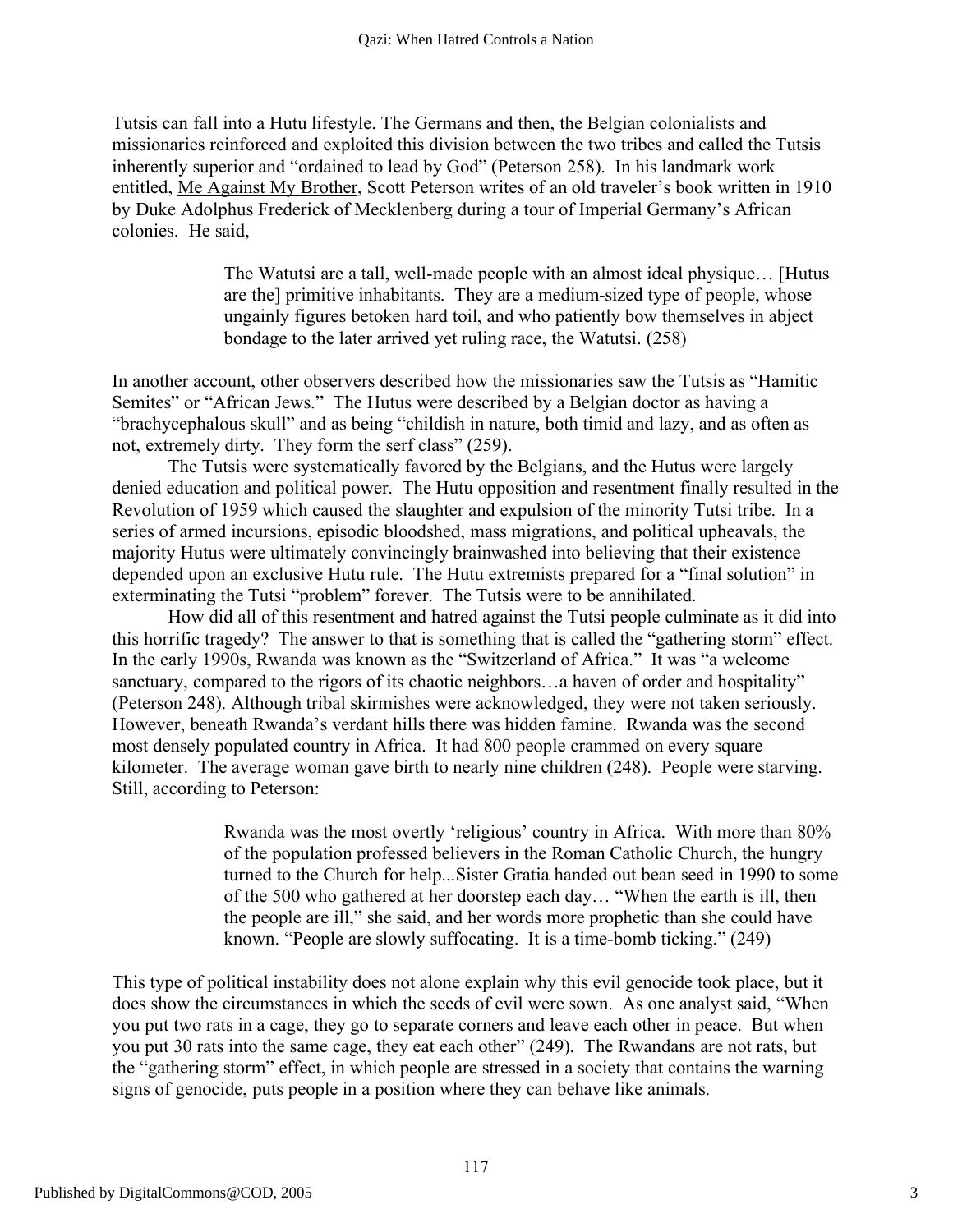Similarly, the "gathering storm" analogy and scenario can be applied to Bosnia. The genocide in Bosnia was not the product of a few skirmishes between the Bosnians and the Serbs. No, the causes of the war in Bosnia can be traced back to decades and even centuries of resentment and hatred against the Muslims, when the Ottoman Turks dominated the region since 1389. However, the tension between the Croats and Serbs became more apparent during World War II when the Serbs, fighting alongside Russia and the Allies, suffered at the hands of the fascist Croatian military units. Communism and nationalism quickly took over, leading to a gradual deterioration of morals, equality and education. Under the new communist government, the Serbians gained much power and exerted it abusively on the Croats and Muslims to avenge perceived past injustices. In the February 1993 issue of U.S. News and World Report, Miodrag Perisic, a member of the Yugoslav government and a leading Serbian literary critic, said:

> What has taken place in Bosnia is revenge for two world wars and a fear of history repeating itself. The behavior of the Serbs is a reflection of the past. Communism put them to sleep but the first shot awoke atavistic passion. (58)

Revenge, settling old scores, and vendetta also played a major role and were predominant themes in all these horrific and appalling examples of savagery and human barbarism. Whether in Nazi Europe or in the misty hills of Rwanda or in the bloody fields of Bosnia, taking revenge was a significant precipitating factor in the slaughter of innumerable innocent people who were branded as the "other" or the evildoers. In Bosnia, the Serbs, with an almost demonic furor, under the leadership of Radovan Karadzic and President Slobodan Milosevic, terrorized unarmed civilians with shocking savagery and brutality. Their campaign for "ethnic cleansing," a deliberate act to exterminate Muslims for the purification of Bosnia, is frighteningly reminiscent of the Holocaust of the Second World War. At that time, the world had been shocked to learn of the Nazi's mass extermination of thousands of Jews and minorities. Unfortunately, it is plainly apparent that the United States of America learned nothing from that devastating experience. Clinton and his administration continued to watch apathetically as the Serbians eradicated all traces of Muslim existence in Bosnia.

According to the Bosnian War Crimes Investigation Institute, there were nearly 70,000 people in concentration camps in Bosnia that reeked of death and destruction. Many more Bosnians were forcefully evicted from their homes, robbed of their most valuable possessions and humiliated in every way imaginable. Men, women, and children were seen marching in deadly exodus at gunpoint to distant cities which had been seized by Serbian and Croatian soldiers. In one exodus to Travnik, a city seized by Croatians, 1600 inhabitants were forced to walk for 15 hours without food, drink, or rest. Carrying nothing but the items on their backs, the Bosnians marched through a no-man's land where a bloody battle raged on. Ed Villiamy, a journalist who reported the exodus, described it in the August 29, 1992, edition of the Toronto Star as follows:

> Fresh blood was sprayed across the asphalt in places. It was sticky underfoot, and there are worst places to step on accidentally than ripped flesh and human pieces, here and there, along the lane. (1)

In the northeast city of Broko, a dilapidated customs warehouse stands on the bank of the Sava River, one of the many death camps that was used in Bosnia. Broko was no exception to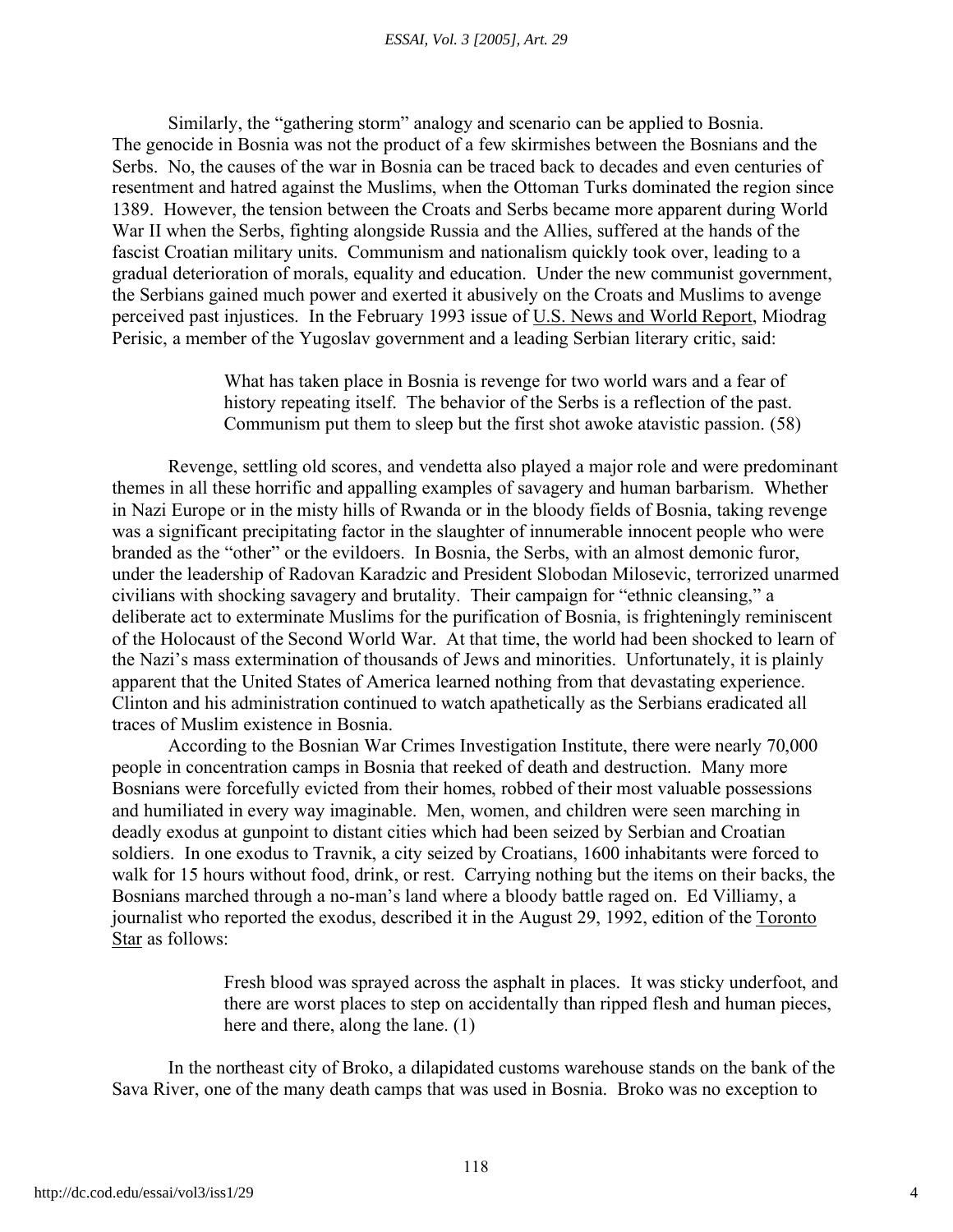the grotesque horrors of other camps. Between May 15 and June of 1993, 1350 of the 1500 prisoners held there were slaughtered and dumped in the Sava River to "feed the fish" as one Serbian guard stated. Alija Lujinovic, a 53 year old traffic engineer who was imprisoned in Broko, told the International Red Cross and Newsday that Serbian soldiers would randomly execute prisoners and have them cremated in an oven for animal feed. This was the product of the years of Serbian resentment and hatred. This was one of many examples of Serbian revenge.

Lt. Col. Dave Grossman, in his monumental work On Killing: The Psychological Cost of Learning to Kill on War and Society, extensively researched the inverse relationship between distance and killing-"killing is made easier as the distance between perpetrators and their victims increases" (Waller 236). Grossman claimed that he has "not found one single instance of individuals who have refused to kill the enemy under these circumstances [maximum range], nor…a single instance of psychiatric trauma associated with this type of killing" (236). This distance is not only physical but also has a moral, psychological, and emotional aspect to it. Close range killing is made easier if the victims have already suffered a "social death." The concept of "social death" which was perhaps first introduced by Orlando Patterson, the famous Harvard sociologist, has three main features-"subjection or personal domination, excommunication from the legitimate social and moral community, and relegation to a perpetual state of dishonor" (Patterson 37). Historian Marian Kaplan applied the same concept of social death to Jews of Nazi Germany. Sociologist Helen Fein asserted that a necessary, although not adequate, prerequisite for genocide is the definition of the victim as outside the perpetrators' "universe of moral obligation" (Waller 237). The three main mechanisms essential for understanding the social death of the victims is: 1) Us-Them Thinking 2) Dehumanization of the Victims and 3) Blaming the Victims. Extensive research has shown that social categorization and Us-Them thinking does not necessarily lead to hatred, killing and genocide; but the powerful message of Us against Them combined with other components can ultimately lead to the motto of "kill or be killed."

In his book, Becoming Evil: How Ordinary People Commit Genocide and Mass Killing, James Waller describes an incident that appeared in the *New York Times* in which a Bosnian Serb, armed with an automatic weapon, knocked on the door of a Muslim neighbor and ordered her outside. According to the *New York Times*,

> The Muslim woman proclaimed, "Visovic, you know me, you know my husband...How can you do this to me?" Visovic replied: "That time is over. I no longer know you." Whereupon he ordered her to crawl along the street as he kicked her repeatedly (244).

Erik Erikson, the famous developmental psychologist, promulgated the idea of "pseudo speciation," which refers to the extreme lines that we draw between "Us and Them." He wrote that people tend to consider themselves the only true human species and some others as "less than human." During political or social turmoil and upheaval, this may engender fanaticism, fear and hatred of other "pseudo species." These "pseudo species" are then considered different and mortally dangerous, who are not human, who do not count, and can be killed without any feelings of kinship or compassion for the victims. In social psychology, this concept is commonly known as "dehumanization of the victims."

For centuries preceding the Holocaust, Jews were regarded as aliens who were stigmatized and considered "vile and diabolical;" their dehumanization was already well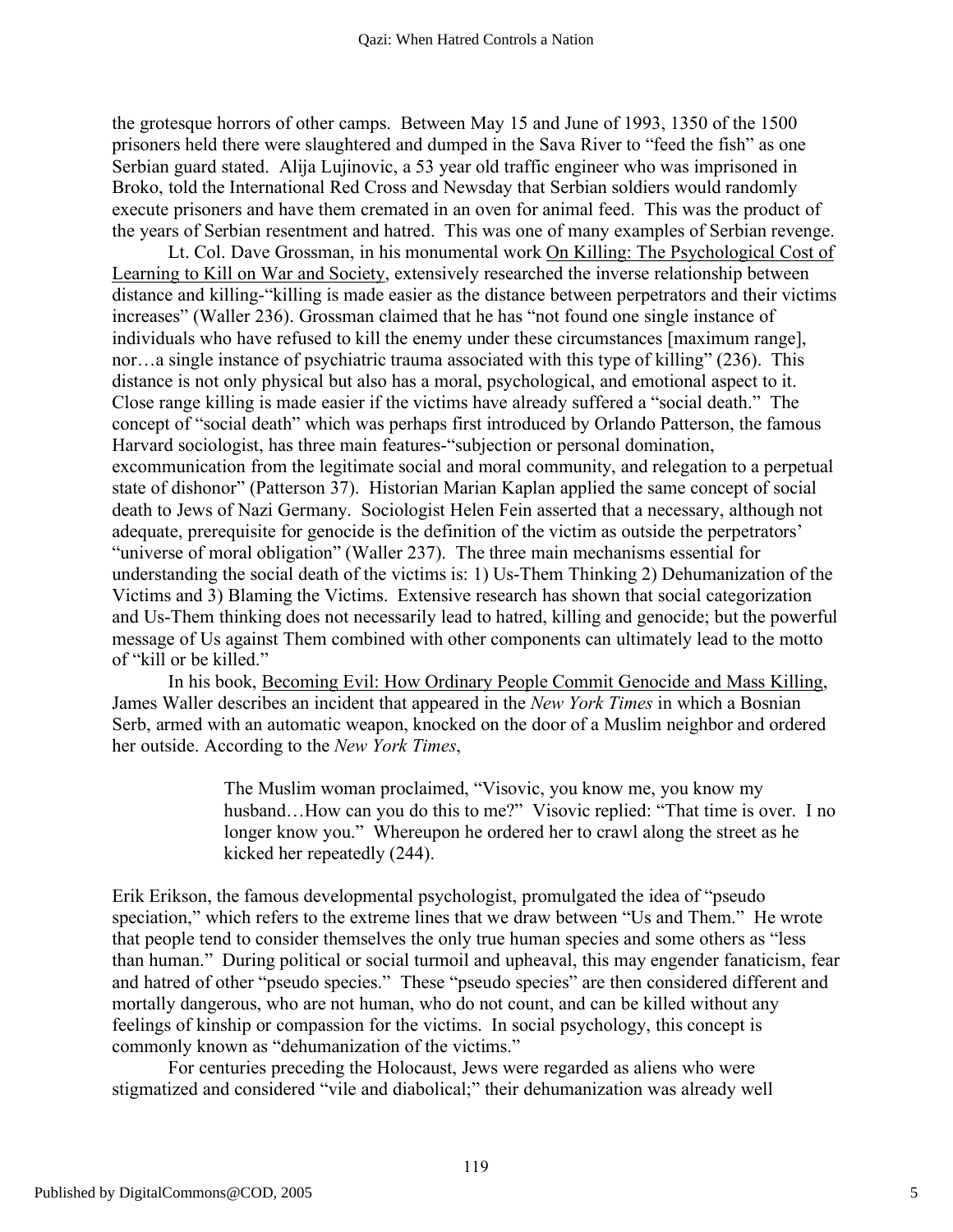entrenched in the fabric of German and European culture. The withering anti-Semitic propaganda in Nazi Germany was therefore extremely successful in keeping the Jews outside the "moral universe" of the perpetrators. As Haig Bosmajian, a professor of communication studies states, "The distance between the linguistic dehumanization of a people and their actual suppression and extermination is not great" (Bosmajian 29). For instance, in the Holocaust the Nazis redefined Jews as "bacilli," "parasites," "vermin," "demons," "syphilis," "cancer," "excrement," "filth," "tuberculosis," and "plague." A Gestapo official once told a member of the Warsaw Jewish Council, "You are no human, you are no dog, you are a Jew" (Baur 8). The victims are often blamed for their suffering and are considered deserving of their fates. Extensive research has been conducted to explain this sordid phenomenon. Henry Dicks reports that once the British made a group of German civilians march through a concentration camp immediately after the war. One of the Germans remarked, "What terrible criminals these prisoners must have been to get such punishment" (Dicks 262). In short, the concept of the "just-world phenomenon" can make us indifferent to extraordinary evil. The victims are suffering because they "deserve it." Justice is served. Interventions are not warranted, because we see no evil; our exposure to suffering therefore does not necessarily lead to compassion and a call to action.

False propaganda played a major role in the death and destruction of the Mayan people of Guatemala since the 1960s. Approximately 200,000 Guatemalans were killed, more than 40,000 "disappeared," and more than a million people became refugees. Large scale massacres and ultimately, genocide, were carried out by government death squads in the 1980s and 90s. The Mayans were called "communists" and "subversives" by the government-controlled media, and the army did not want to distinguish between civilians and combatants. Efrain Rios Montt, an army general who had taken control of the government, was famously quoted as saying, "We do not have a policy of scorched earth. We have a policy of scorched Communists" (Waller 198). The Serbs in the former Yugoslavia launched a barrage of lethal false propaganda against the Muslims in a prelude to their campaign of terror, slaughter, and "ethnic cleansing." According to Roy Gutman, author of the 1993 Pulitzer Prize-Winning book A Witness to Genocide:

> The best guide to what the Serbs were doing came from their own propaganda…'Under such a hot, Balkanic sky,' began one tract, 'necklaces had been strong of human eyes and ears, skulls have been halved, brains have been split, bowels have been torn out, human spits and children's bodies have been pierced by bayonets…The document was titled 'Laying Violent hands on the Serbian Women,' and its main allegation was that the Muslims and Croats were committing genocide against the Serbs…The tract accused Muslim authorities of launching a jihad or holy war against Serbs…I viewed the propaganda as a coded message for the army and the paramilitary bands operating under loose army supervision. The key sentence was missing: "This is war, and if they're doing this to us, we'll do it to them." In the Balkans, where revenge is part of the code of honor, it went without saying. It was the green light for atrocities. (10)

Disinformation and false propaganda through a controlled media was perhaps most efficiently and successfully used by the Nazis. As Goebbles once famously said, "When you tell a lie often enough, people will start believing it." The Hutus in Rwanda used Radio des Mille Collines for inciting violence and pogroms against the Tutsis. The radio station kept screaming,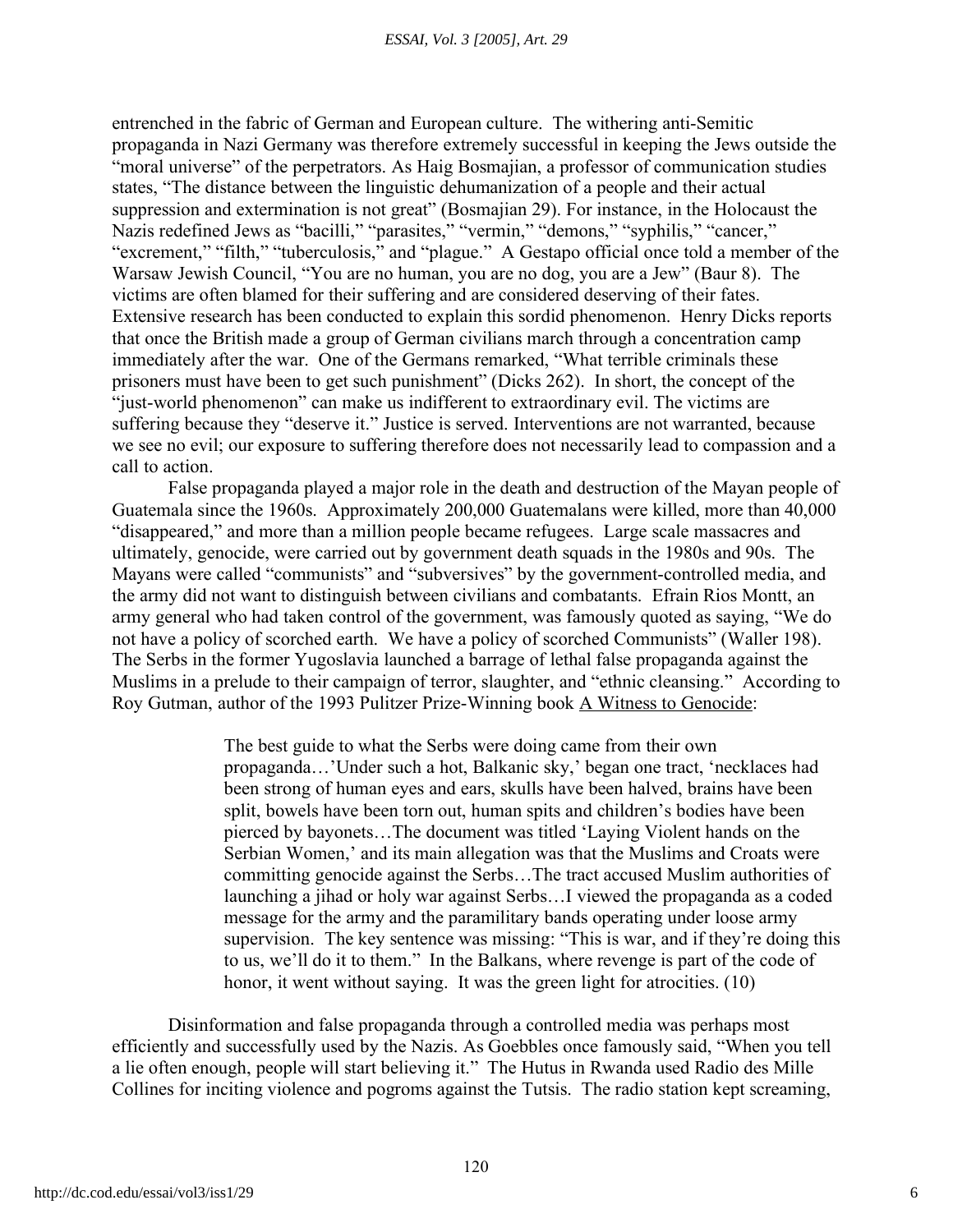"The grave is only half full, who will help us to fill it?" Similar examples of vicious propaganda can be found in other atrocities, whether in the former Soviet Union, Cambodia, or Latin America.

According to Waller, other factors contributing to a culture of cruelty include an escalating commitment, ritual conducts, repression of conscience, and extreme desensitization to violence. Conformity to peer pressure, for example, has been described by military scholars, where the cohesive bonds among soldiers in military and paramilitary organizations are a lot stronger than the bonds they form with anyone else at any other point in their lifetimes. The main lesson from this analysis of cultures of cruelty is that ordinary individuals, when immersed in "total institutional environments" can transform who they are in ways that would be normally incomprehensible. As Darley states, "Being processed through a killing machine can kill an individual" (Darley 210).

The victims of genocide's "ethnic cleansing," rape and murder at other times, are condemned for their passivity and for not fighting back. For example, Hannah Arendt, a notable scholar, was perhaps the first one to suggest that the victims of the Holocaust contributed to their own demise. She claimed that fewer than six million Jews would have died if Jewish leaders had not collaborated, to various degrees, with Nazis like Eichmann. As Waller concluded, "The absence of resistance may confirm perpetrators' beliefs of their victims' inferiority. Franz Steigel, commander of Treblinka, spoke to this directly: "They were so weak; they allowed everything to happen…that is how contempt is born. I could never understand how they could just give in as they did…" (254).

The perpetrators of murder and mayhem often exploit the idea of a threat from their victims. This ethnic group or groups of people are perceived as a threat to political power, social and financial institutions, or religious and racial "purity." At this point, Us *vs*. Them behavior takes over, and this perceived threat has to be eliminated. Elimination of this threat is most easily embarked upon when there is significant and often lopsided military advantage of the group bent upon annihilation. As we saw in Nazi Germany, the former Yugoslavia, and Rwanda, the powerful undercurrents of these evil forces played a major role.

Bloodshed, murder, and plunder become the order of the day, particularly since the perpetrators were convinced that there was no retribution or accountability. They could carry out their evil and nefarious designs with impunity. Had the United Nations or the Great Powers shown strong leadership and taken decisive action, particularly in the case of Bosnia and Rwanda, the cost in human lives and political and economic consequences would have been significantly mitigated. The International Court of Justice is belatedly now bringing some of the worst war criminals to justice while others have gone scot-free. Rehabilitation of the victims and of the refugees is another major responsibility of international organizations as well as major powers. Financial and economic compensation will also go a long way to heal the deep wounds of these unfortunate victims.

Education is needed to make the public more aware of world genocide and more sensitive to the topic. Having schools teach ethics and morals will help to encourage individuals to fight for all oppressed groups, or at least speak out against social injustice. It is necessary for schools, colleges, and the media to participate in this fight against hate, by emphasizing truth and compassion. Once the public is made aware of the realities of the horrors of genocide, and learns to identify the warning signs, it will be easy for them to take precautions to avoid more killing, shame and destruction. It is necessary for schools, colleges, and the media to counter popular misconceptions about minorities and to help resolve disputes between people before they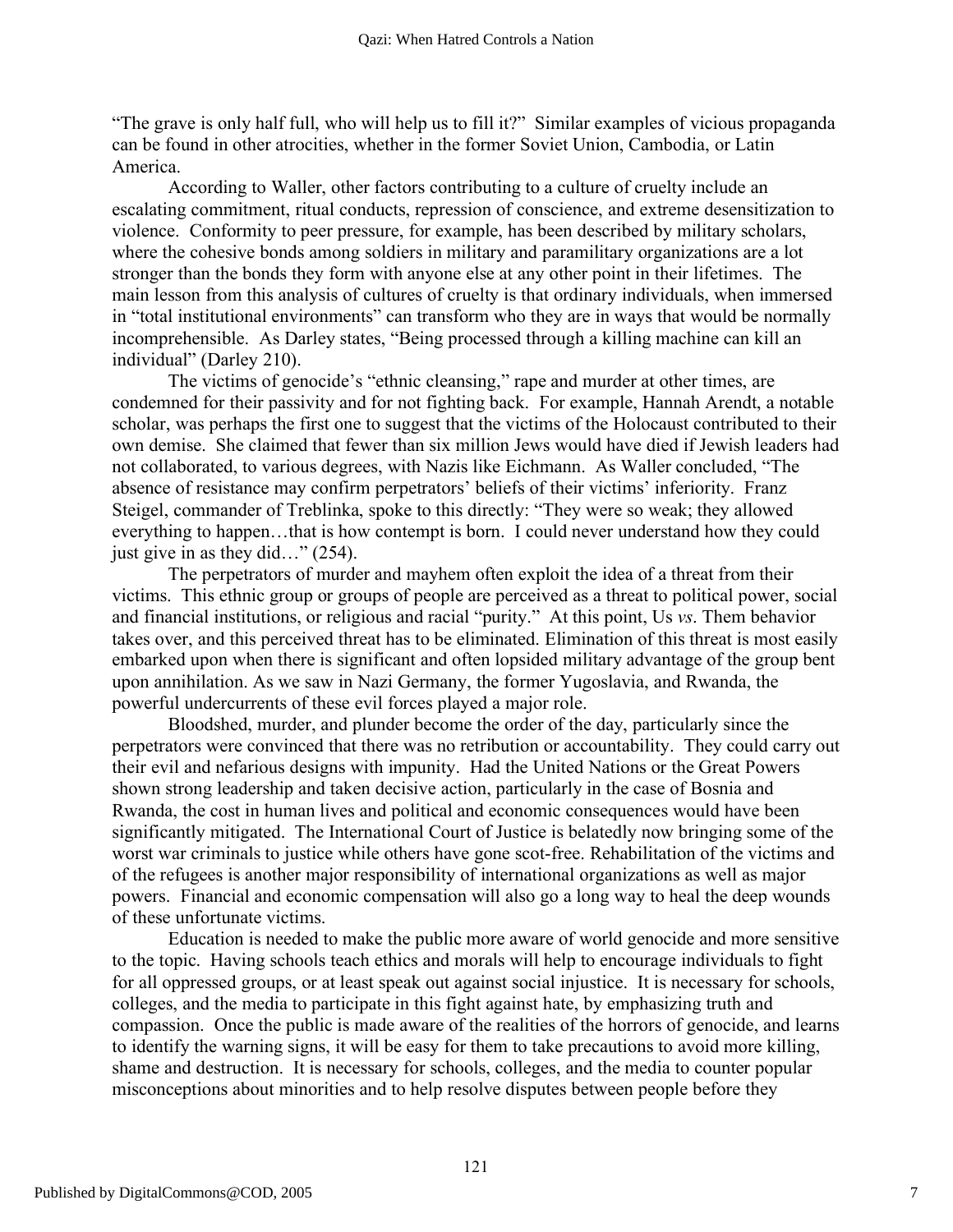escalate into campaigns of hate, discrimination, and victimization. Hate groups and hate mongers should be curtailed, dissuaded, and brought to justice. Freedom of the press and expression should not degenerate into spewing venomous propaganda against minorities and ethnic groups. The press, electronic media, the Internet, and other forms of dissemination of information should be held responsible to uphold the highest standards of professionalism, integrity, and ethical conduct. Whenever anti-Semitism, Islamic phobia and other forms of bigotry and hatred rear their ugly heads, a robust and vigilant response must be mobilized by all concerned. In this regard, educational institutions, teachers, and religious and community leaders all should assume their role to create a society and social order endowed with tolerance, mutual understanding, peaceful coexistence, and harmony particularly in this multicultural society.

We have exhaustively discussed and analyzed the psychodynamics and the appalling and calamitous consequences of genocide, massacres, and Holocausts and "ethnic cleansings." These are ugly blots on the face of human civilization that denigrate and degrade humanity itself. Time and again, mankind has degenerated into a dark and evil abyss of brutality, bestiality, and barbarism, yet humanity stood idly by-impotent, immobile, and impervious. It has failed repeatedly to act courageously and nobly, to protect the helpless, the downtrodden, the "terrorized." The cost has been incalculable. Our sense of shame should be stupendous: our dishonor should be immense. This must never be allowed to happen again. We must strive, with all our might, for peace, justice, and human dignity. We must fight for human rights, for justice and equity, for freedom and for humanity.

We must inculcate love and compassion and service to humanity. We must fight against tyranny, falsehood, violence and oppression. We owe this to the sacred memory of those innocent souls who offered the ultimate sacrifice. We owe this to ourselves and our future generations. We are the last best hope of humanity. We cannot afford to fail. **We shall not fail.**

Works Cited

- Arendt, Hannah. Eichmann in Jerusalem: A Report on the Banality of Evil. New York: Viking Press, 1963.
- Bauer, Yehuda. The Holocaust in Historical Perspective. Seattle: University of Washington Press, 1978.
- Bosmajian, Haig. The Language of Oppression. Lanham, Md: University Press of America, 1983.
- Darley, John M. "Social Organization for the Production of Evil." Psychological Inquiry 3 (1992): 199-218.

"Deadly Exodus." Toronto Star 29 Aug. 1992: 1.

Dicks, Henry. Licensed Mass Murder: A Social-Psychological Study of Some SS Killers. New York: Basic Books, 1972.

Gutman, Roy. A Witness to Genocide. New York: MacMillan Publishing Company, 1993. "Hostages to a Brutal Past." U.S. News and World Report 15 Feb. 1993: 56.